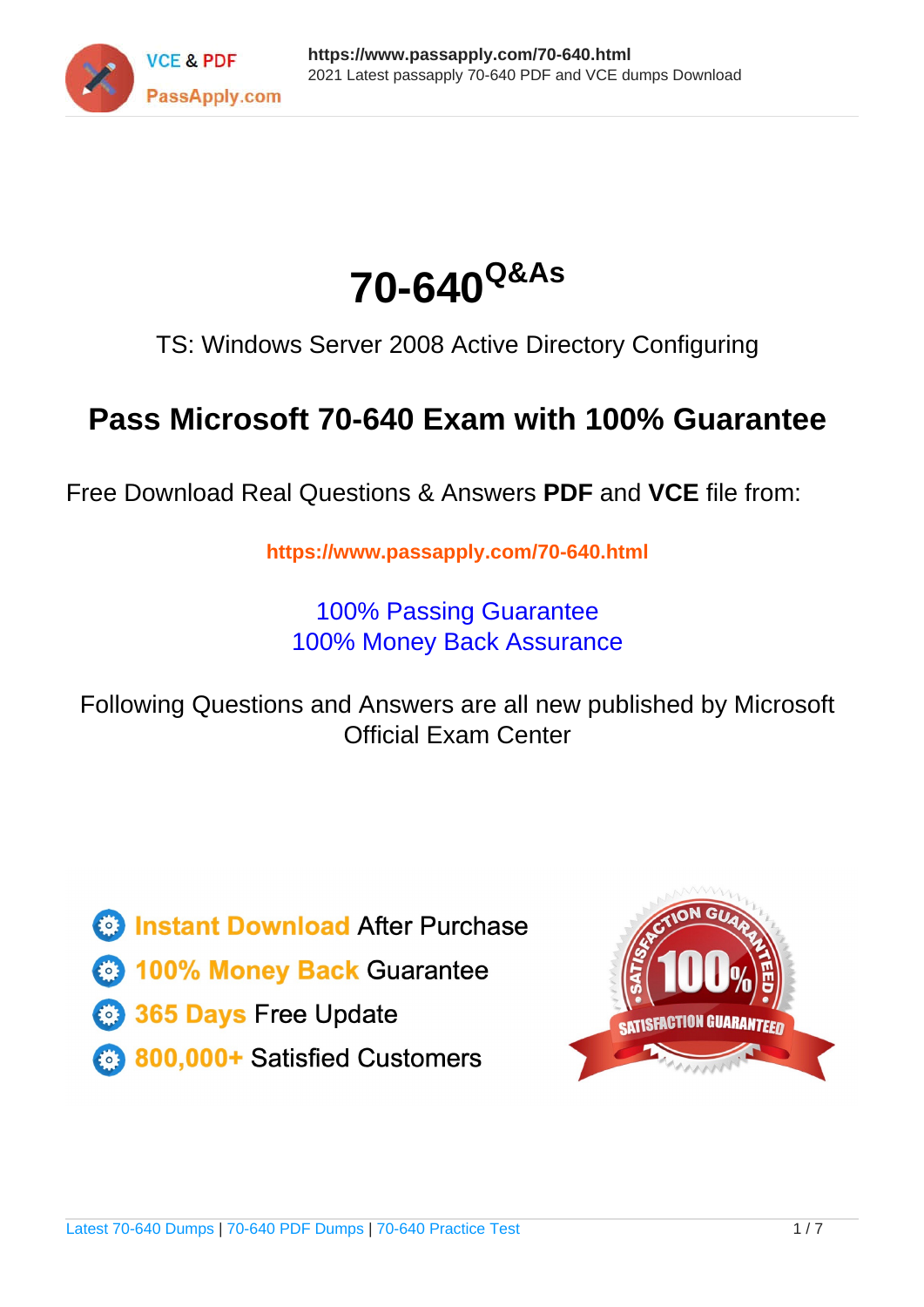

### **QUESTION 1**

Your company hires 10 new employees.

You want the new employees to connect to the main office through a VPN connection. You create new user accounts and grant the new employees they Allow Read and Allow Execute permissions to shared resources in the main office.

The new employees are unable to access shared resources in the main office.

You need to ensure that users are able to establish a VPN connection to the main office.

What should you do?

A. Grant the new employees the Allow Access Dial-in permission.

B. Grant the new employees the Allow Full control permission.

C. Add the new employees to the Remote Desktop Users security group.

D. Add the new employees to the Windows Authorization Access security group.

Correct Answer: A

http://technet.microsoft.com/en-us/library/cc738142%28v=ws.10%29.aspx Dial-in properties of a user account

The dial-in properties for a user account are:

Remote Access Permission (Dial-in or VPN)

You can use this property to set remote access permission to be explicitly allowed, denied, or determined through remote access policies. In all cases, remote access policies are used to authorize the connection attempt. If access is explicitly

allowed, remote access policy conditions, user account properties, or profile properties can still deny the connection attempt.

### **QUESTION 2**

Your network contains an Active Directory forest. The forest schema contains a custom attribute for user objects.

You need to generate a file that contains the last logon time and the custom attribute values for each user in the forest.

What should you use?

- A. the Get-ADUser cmdlet
- B. the Export-CSV cmdlet
- C. the Net User command
- D. the Dsquery User tool

Correct Answer: A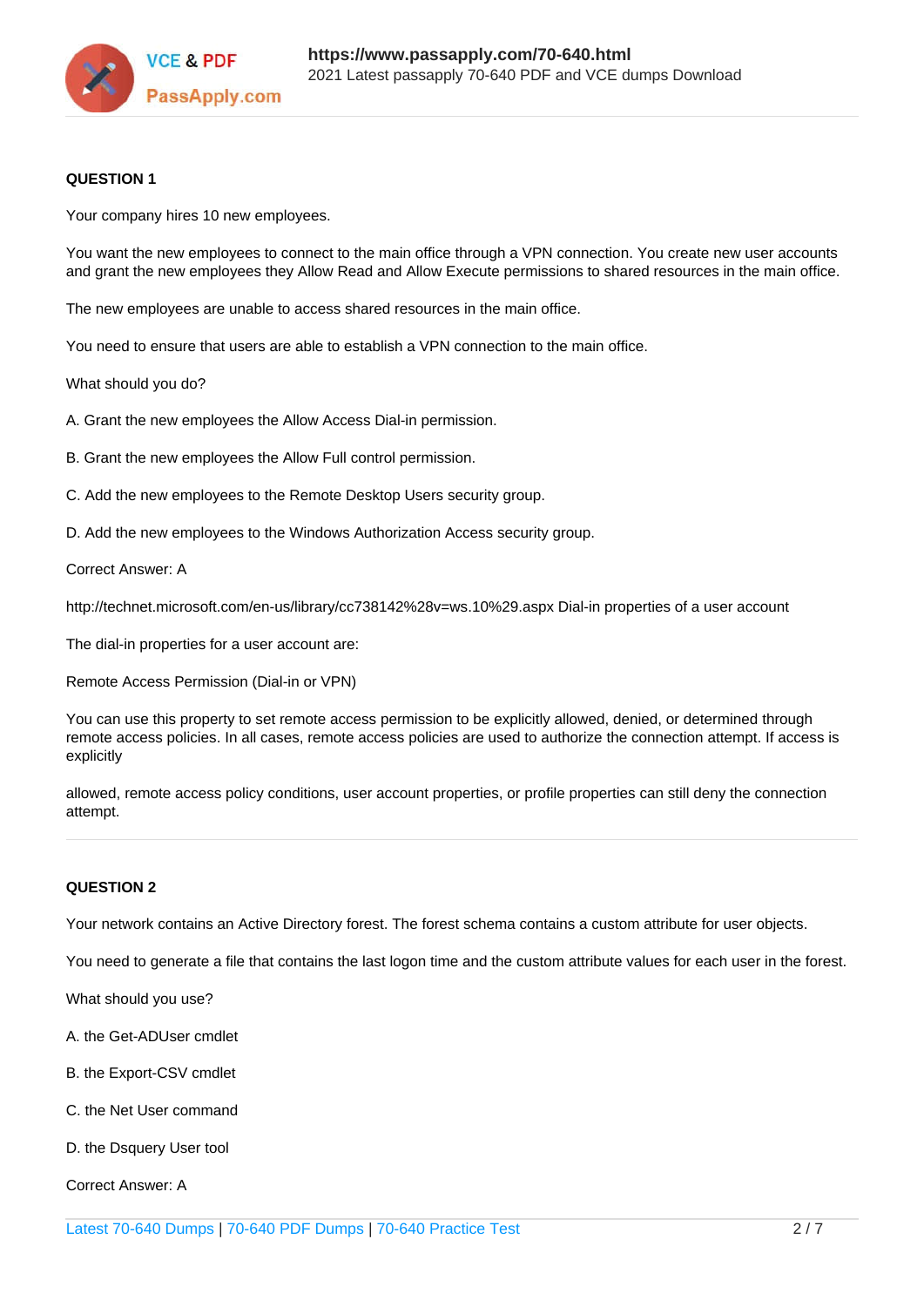

Export-CSV cannot perform queries. It is used to save queries that have been piped through.

Net User is too limited for our question.

Get-ADUser

References:

https://devcentral.f5.com/weblogs/Joe/archive/2009/01/09/powershell-abcs---o-is-for-output.aspx http://social.technet.microsoft.com/Forums/en-US/winserverpowershell/thread/8d8649d9-f591-4b44 b838-e0f5f3a591d7

http://kpytko.wordpress.com/2012/07/30/lastlogon-vs-lastlogontimestamp/

Export-Csv

Reference:

http://technet.microsoft.com/en-us/library/ee176825.aspx

Saving Data as a Comma-Separated Values File

The Export-Csv cmdlet makes it easy to export data as a comma-separated values (CSV) file; all you need to do is call Export-Csv followed by the path to the CSV file. For example, this command uses Get-Process to grab information about

all the processes running on the computer, then uses Export-Csv to write that data to a file named C:\Scripts\Test.txt: Get-Process | Export-Csv c:\scripts\test.txt.

Net User

Reference:

http://technet.microsoft.com/en-us/library/cc771865.aspx

Adds or modifies user accounts, or displays user account information.

**DSQUERY** 

Reference 1:

http://technet.microsoft.com/en-us/library/cc754232.aspx

Parameters

{ | forestroot | domainroot}

Specifies the node in the console tree where the search starts. You can specify the forest root (forestroot), domain root (domainroot), or distinguished name of a node as the start node . If you specify forestroot, AD DS searches

by using the global catalog. -attr { | \*} Specifies that the semicolon separated LDAP display names included in for each entry in the result set. If you specify the value of this parameter as a wildcard character  $(*)$ ,

this parameter displays all attributes that are present on the object in the result set. In addition, if you specify a \*, this parameter uses the default output format (a list), regardless of whether you specify the -l parameter. The default

is a distinguished name.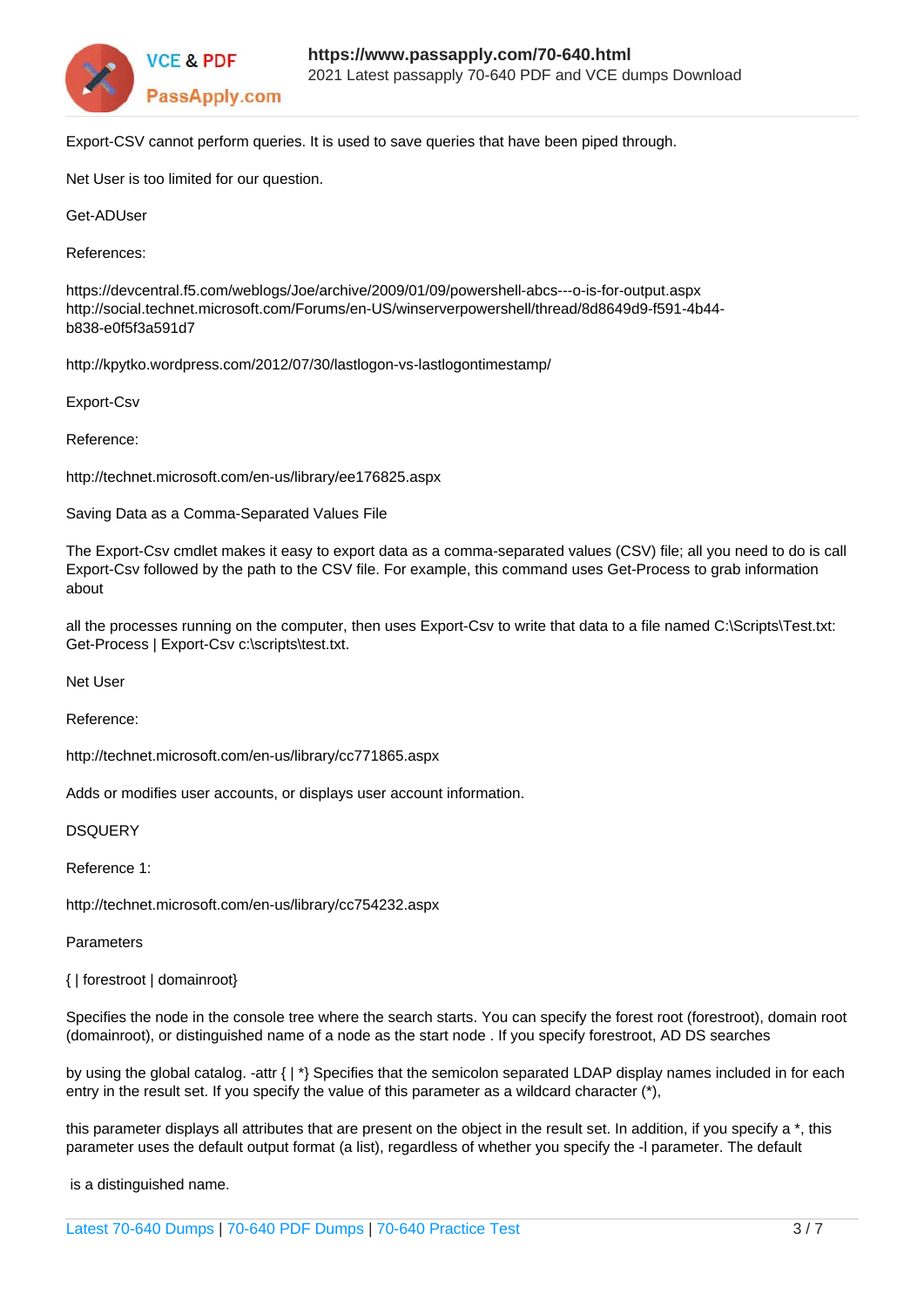

#### Reference 2:

http://social.technet.microsoft.com/Forums/eu/winserverDS/thread/dda5fcd6-1a10-4d47-9379- 02ca38aaa65b

Give an example of how to find a user with certain attributes using Dsquery. Note that it uses domainroot as the startnode, instead of forestroot what we need.

Reference 3:

http://social.technet.microsoft.com/Forums/en-US/winservergen/thread/c6fc3826-78e1-48fd-ab6f- 690378e0f787/

List all last login times for all users, regardless of whether they are disabled. dsquery \* -filter "(and(objectCategory=user)(objectClass=user))" -limit 0 -attr givenName sn sAMAccountName

lastLogon>>c:\last\_logon\_for\_all.txt

# **QUESTION 3**

Your company has four offices. The network contains a single Active Directory domain. Each office has a domain controller. Each office has an organizational unit (OU) that contains the user accounts for the users in that office. In each office, support technicians perform basic troubleshooting for the users in their respective office.

You need to ensure that the support technicians can reset the passwords for the user accounts in their respective office only. The solution must prevent the technicians from creating user accounts.

What should you do?

A. For each OU, run the Delegation of Control Wizard.

B. For the domain, run the Delegation of Control Wizard.

C. For each office, create an Active Directory group, and then modify the security settings for each group.

D. For each office, create an Active Directory group, and then modify the controlAccessRights attribute for each group.

Correct Answer: A

Reference 1: http://technet.microsoft.com/en-us/library/cc732524.aspx To delegate control of an organizational unit

1.

 To open Active Directory Users and Computers, click Start, click Control Panel, double-click Administrative Tools, and then double-click Active Directory Users and Computers.

2.

To open Active Directory Users and Computers in Windows Server?2012, click Start, type dsa.msc.

3.

In the console tree, right-click the organizational unit (OU) for which you want to delegate control.

4.

Click Delegate Control to start the Delegation of Control Wizard, and then follow the instructions in the wizard.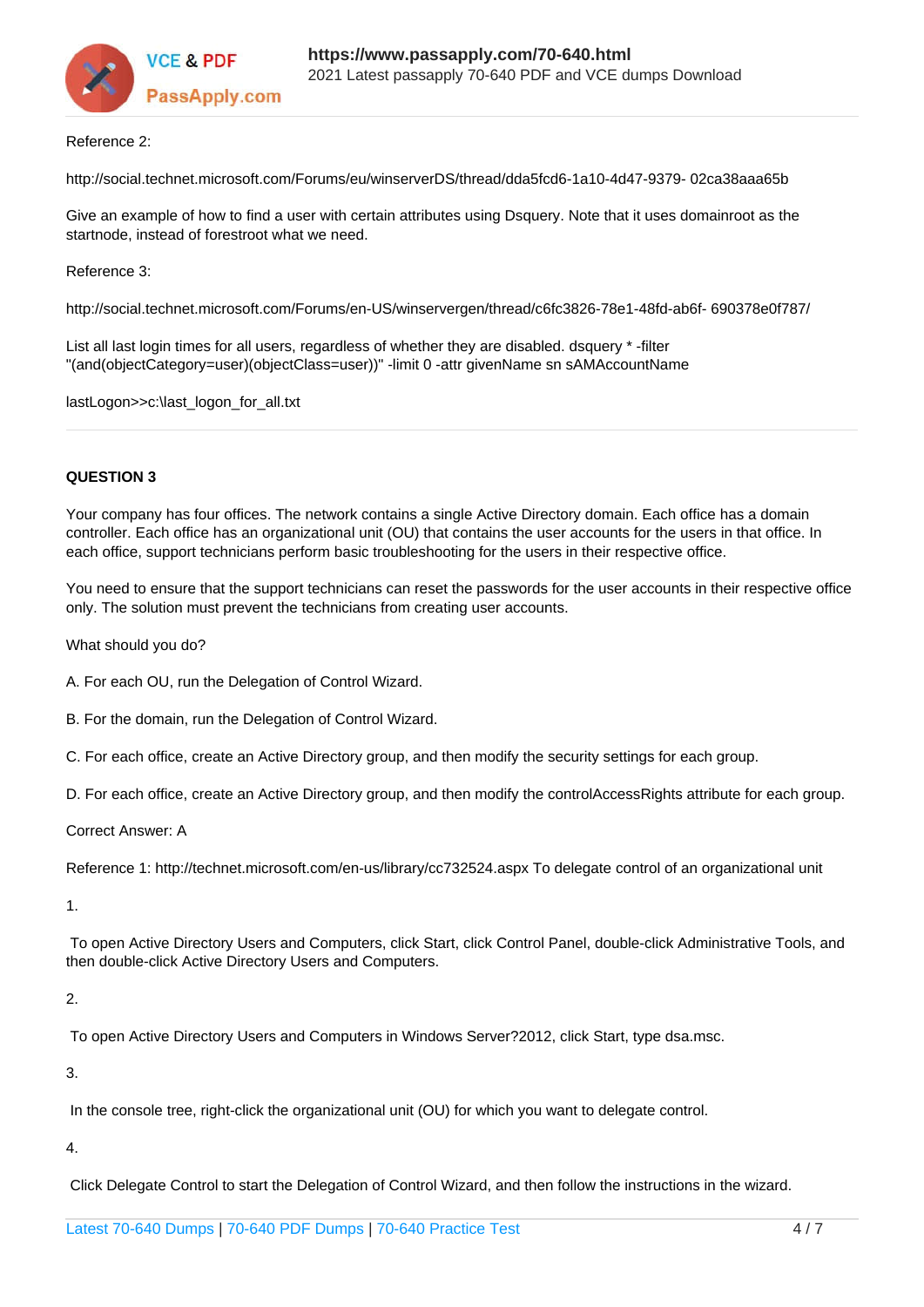

Reference 2: http://technet.microsoft.com/en-us/library/dd145442.aspx Delegate the following common tasks The following are common tasks that you can select to delegate control of them: Reset user passwords and force password change at next logon

## **QUESTION 4**

Your network contains an Active Directory forest named contoso.com. The domain contains two domain controllers named DC1 and DC2 that run Windows Server 2008 R2. DC2 holds the PDC emulator role.

The power supply on DC2 fails.

You seize the PDC emulator role to DC1.

You replace the power supply on DC2.

You need to bring DC2 back online as the PDC emulator as soon as possible. The solution must minimize the disruption of services for users.

What should you do?

A. Connect DC2 to the network. Turn on DC2, and then transfer the PDC emulator role.

B. Reinstall Windows Server 2008 on DC2 and promote DC2 to a domain controller. Transfer the PDC emulator role.

C. Reinstall Windows Server 2008 on DC2 and promote DC2 to a domain controller. Seize the PDC emulator role.

D. Disconnect DC2 from the network. Turn on DC2, and then seize the PDC emulator role. Connect DC2 to the network.

Correct Answer: A

#### **QUESTION 5**

Your network contains an Active Directory domain named contoso.com. The domain contains an enterprise certification authority (CA). You need to deploy certificates based on Version 1 templates to all of the computers in the domain. The

solution must minimize administrative effort.

You create a Group Policy object (GPO) named GPO1 and link the GPO to the domain.

What should you do next?

A. In GPO1, configure Certificate Services Client - Certificate Enrollment Policy.

B. In GPO1, configure Automatic Certificate Request Settings.

C. In GPO1, configure Software installation.

D. Duplicate the templates. In GPO1, configure Software installation.

Correct Answer: B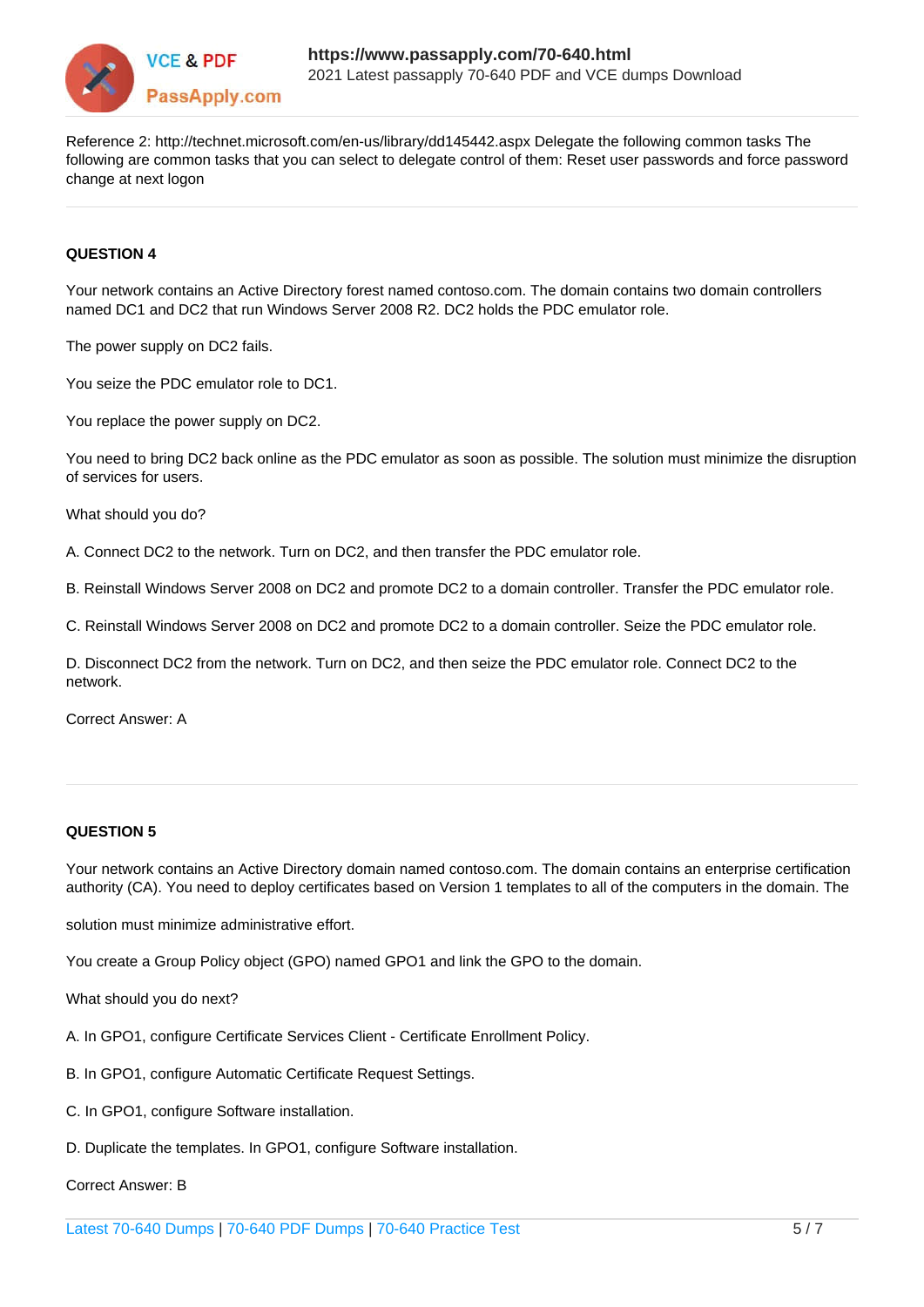

Automatic certificate request settings Certificate enrollment is the process of requesting, receiving, and installing a certificate. By using automatic certificate settings in public key policies, you can have computers that are associated with a Group Policy object (GPO) automatically enroll for certificates. This can save you the step of explicitly enrolling for computer-related certificates for each computer. After you establish an automatic certificate request, the actual certificate requests occur the next time the computers associated with the GPO log on to the network.

[Latest 70-640 Dumps](https://www.passapply.com/70-640.html) [70-640 PDF Dumps](https://www.passapply.com/70-640.html) [70-640 Practice Test](https://www.passapply.com/70-640.html)